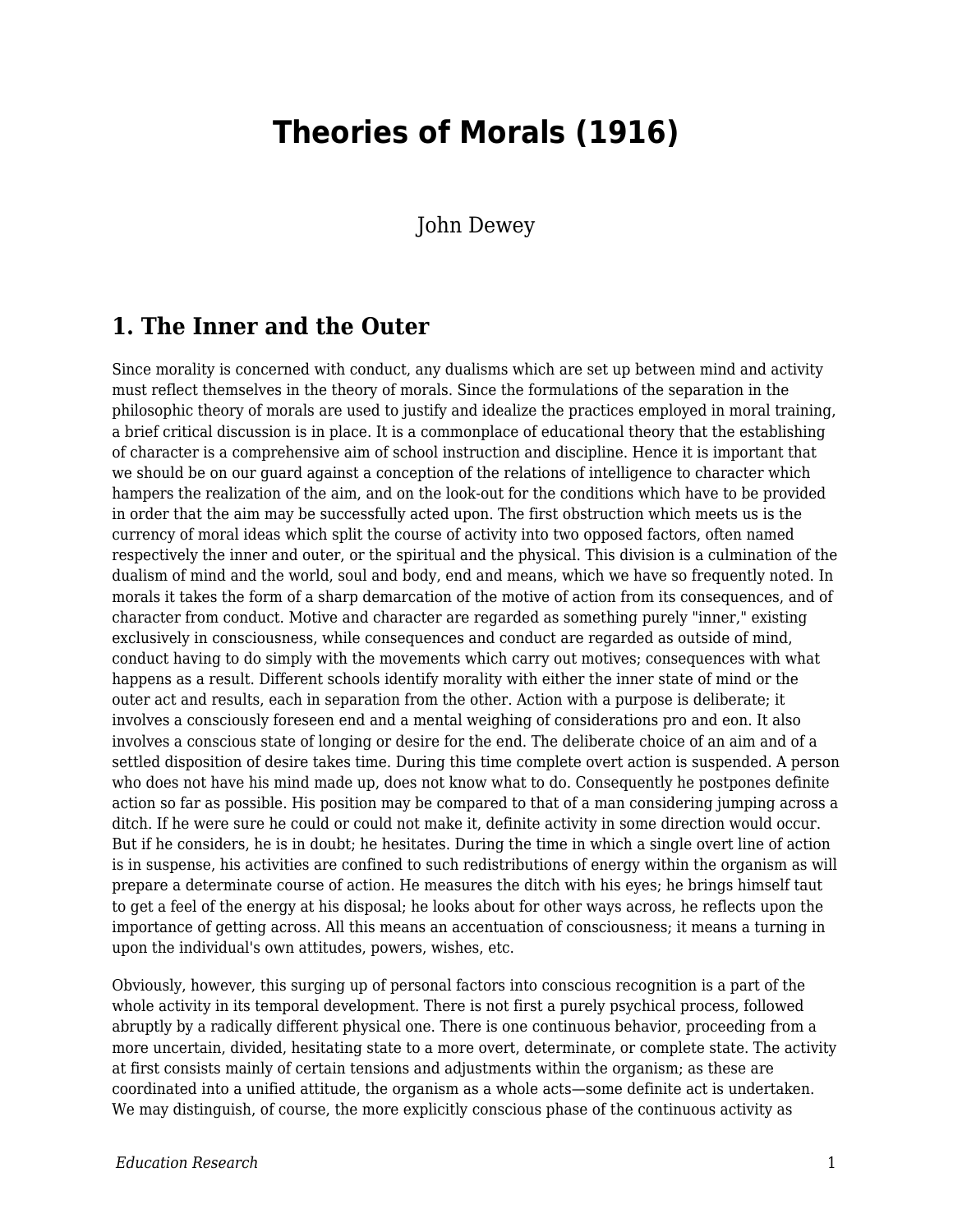mental or psychical. But that only identifies the mental or psychical to mean the indeterminate, formative state of an activity which in its fullness involves putting forth of overt energy to modify the environment.

Our conscious thoughts, observations, wishes, aversions are important, because they represent inchoate, nascent activities. They fulfill their destiny in issuing, later on, into specific and perceptible acts. And these inchoate, budding organic readjustments are important because they are our sole escape from the dominion of routine habits and blind impulse. They are activities having a new meaning in process of development. Hence, normally, there is an accentuation of personal consciousness whenever our instincts and ready formed habits find themselves blocked by novel conditions. Then we are thrown back upon ourselves to reorganize our own attitude before proceeding to a definite and irretrievable course of action. Unless we try to drive our way through by sheer brute force, we must modify our organic resources to adapt them to the specific features of the situation in which we find ourselves. The conscious deliberating and desiring which precede overt action are, then, the methodic personal readjustment implied in activity in uncertain situations. This role of mind in continuous activity is not always maintained, however. Desires for something different, aversion to the given state of things caused by the blocking of successful activity, stimulates the imagination. The picture of a different state of things does not always function to aid ingenious observation and recollection to find a way out and on. Except where there is a disciplined disposition, the tendency is for the imagination to run loose. Instead of its objects being checked up by conditions with reference to their practicability in execution, they are allowed to develop because of the immediate emotional satisfaction which they yield. When we find the successful display of our energies checked by uncongenial surroundings, natural and social, the easiest way out is to build castles in the air and let them be a substitute for an actual achievement which involves the pains of thought. So in overt action we acquiesce, and build up an imaginary world in, mind. This break between thought and conduct is reflected in those theories which make a sharp separation between mind as inner and conduct and consequences as merely outer.

For the split may be more than an incident of a particular individual's experience. The social situation may be such as to throw the class given to articulate reflection back into their own thoughts and desires without providing the means by which these ideas and aspirations can be used to reorganize the environment. Under such conditions, men take revenge, as it were, upon the alien and hostile environment by cultivating contempt for it, by giving it a bad name. They seek refuge and consolation within their own states of mind, their own imaginings and wishes, which they compliment by calling both more real and more ideal than the despised outer world. Such periods have recurred in history. In the early centuries of the Christian era, the influential moral systems of Stoicism, of monastic and popular Christianity and other religious movements of the day, took shape under the influence of such conditions. The more action which might express prevailing ideals was checked, the more the inner possession and cultivation of ideals was regarded as self-sufficient—as the essence of morality. The external world in which activity belongs was thought of as morally indifferent. Everything lay in having the right motive, even though that motive was not a moving force in the world. Much the same sort of situation recurred in Germany in the later eighteenth and early nineteenth centuries; it led to the Kantian insistence upon the good will as the sole moral good, the will being regarded as something complete in itself, apart from action and from the changes or consequences effected in the world. Later it led to any idealization of existing institutions as themselves the embodiment of reason.

The purely internal morality of "meaning well," of having a good disposition regardless of what comes of it, naturally led to a reaction. This is generally known as either hedonism or utilitarianism. It was said in effect that the important thing morally is not what a man is inside of his own consciousness,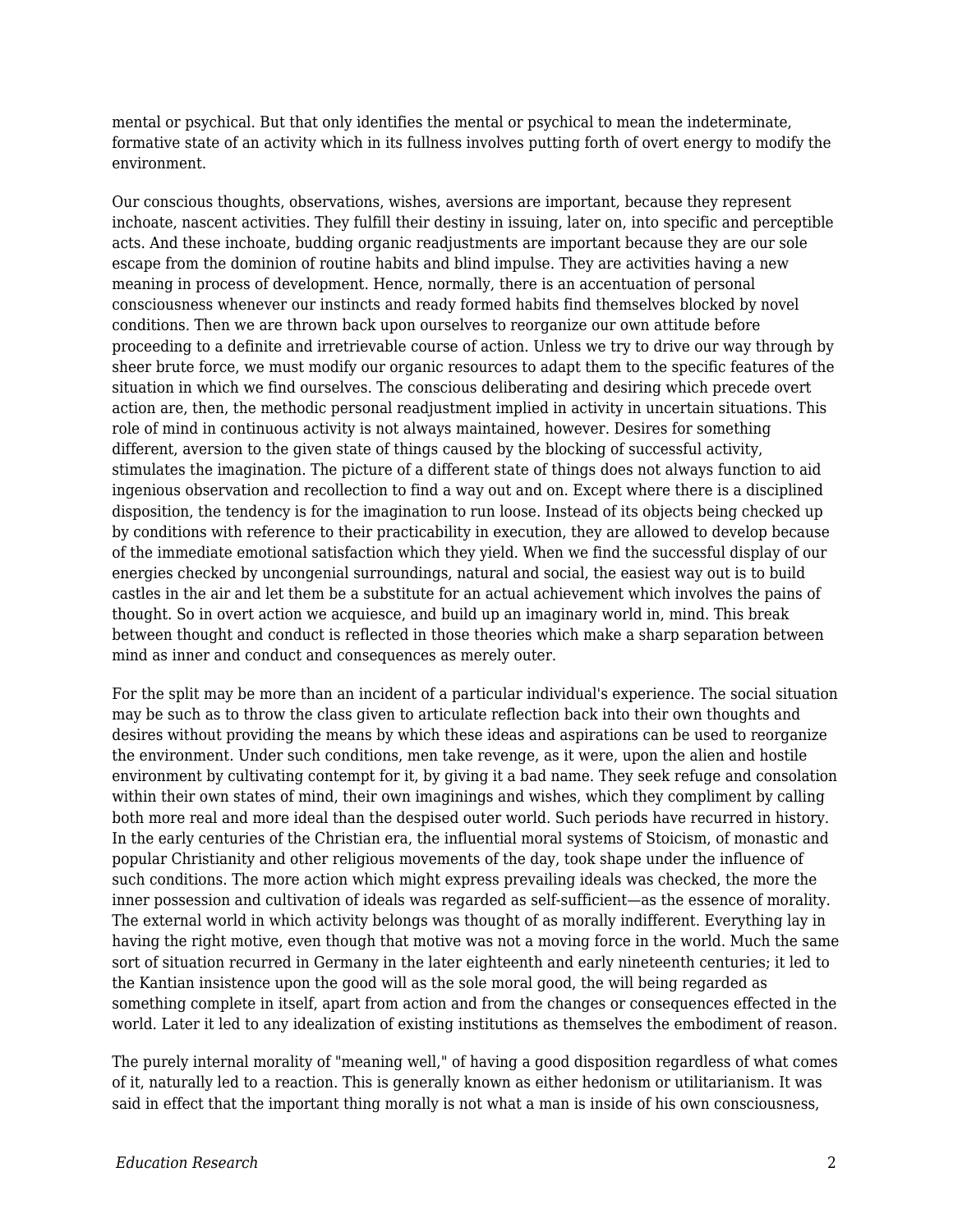but what he does—the consequences which issue, the charges he actually effects. Inner morality was attacked as sentimental, arbitrary, dogmatic, subjective—as giving men leave to dignify and shield any dogma congenial to their self-interest or any caprice occurring to imagination by calling it an intuition or an ideal of conscience. Results, conduct, are what counts; they afford the sole measure of morality. Ordinary morality, and hence that of the schoolroom, is likely to be an inconsistent compromise of both views. On one hand, certain states of feeling are made much of; the individual must "mean well," and if his intentions are good, if he had the right sort of emotional consciousness, he may be relieved of responsibility for full results in conduct. But since, on the other hand, certain things have to be done to meet the convenience and the requirements of others, and of social order in general, there is great insistence upon the doing of certain things, irrespective of whether the individual has any concern or intelligence in their doing. He must toe the mark; he must have his nose held to the grindstone; he must obey; he must form useful habits; he must learn self-control,—all of these precepts being understood in a way which emphasizes simply the immediate thing tangibly done, irrespective of the spirit of thought and desire in which it is done, and irrespective therefore of its effect upon other less obvious doings.

It is hoped that the prior discussion has sufficiently elaborated the method by which both of these evils are avoided. One or both of these evils must result wherever individuals, whether young or old, cannot engage in a progressively cumulative undertaking under conditions which engage their interest and require their reflection. For only in such cases is it possible that the disposition of desire and thinking should be an organic factor in overt and obvious conduct. Given a consecutive activity embodying the student's own interest, where a definite result is to be obtained, and where neither routine habit nor the following of dictated directions nor capricious improvising will suffice, and there the rise of conscious purpose, conscious desire, and deliberate reflection are inevitable. They are inevitable as the spirit and quality of an activity having specific consequences, not as forming an isolated realm of inner consciousness.

## **2. The Opposition of Duty and Interest**

Probably there is no antithesis more often set up in moral discussion than that between acting from "principle" and from "interest." To act on principle is to act disinterestedly, according to a general law, which is above all personal considerations. To act according to interest is, so the allegation runs, to act selfishly, with one's own personal profit in view. It substitutes the changing expediency of the moment for devotion to unswerving moral law. The false idea of interest underlying this opposition has already been criticized (See Chapter X), but some moral aspects of the question will now be considered. A clew to the matter may be found in the fact that the supporters of the "interest" side of the controversy habitually use the term "self-interest." Starting from the premises that unless there is interest in an object or idea, there is no motive force, they end with the conclusion that even when a person claims to be acting from principle or from a sense of duty, he really acts as he does because there "is something in it" for himself. The premise is sound; the conclusion false. In reply the other school argues that since man is capable of generous self-forgetting and even self-sacrificing action, he is capable of acting without interest. Again the premise is sound, and the conclusion false. The error on both sides lies in a false notion of the relation of interest and the self.

Both sides assume that the self is a fixed and hence isolated quantity. As a consequence, there is a rigid dilemma between acting for an interest of the self and without interest. If the self is something fixed antecedent to action, then acting from interest means trying to get more in the way of possessions for the self—whether in the way of fame, approval of others, power over others,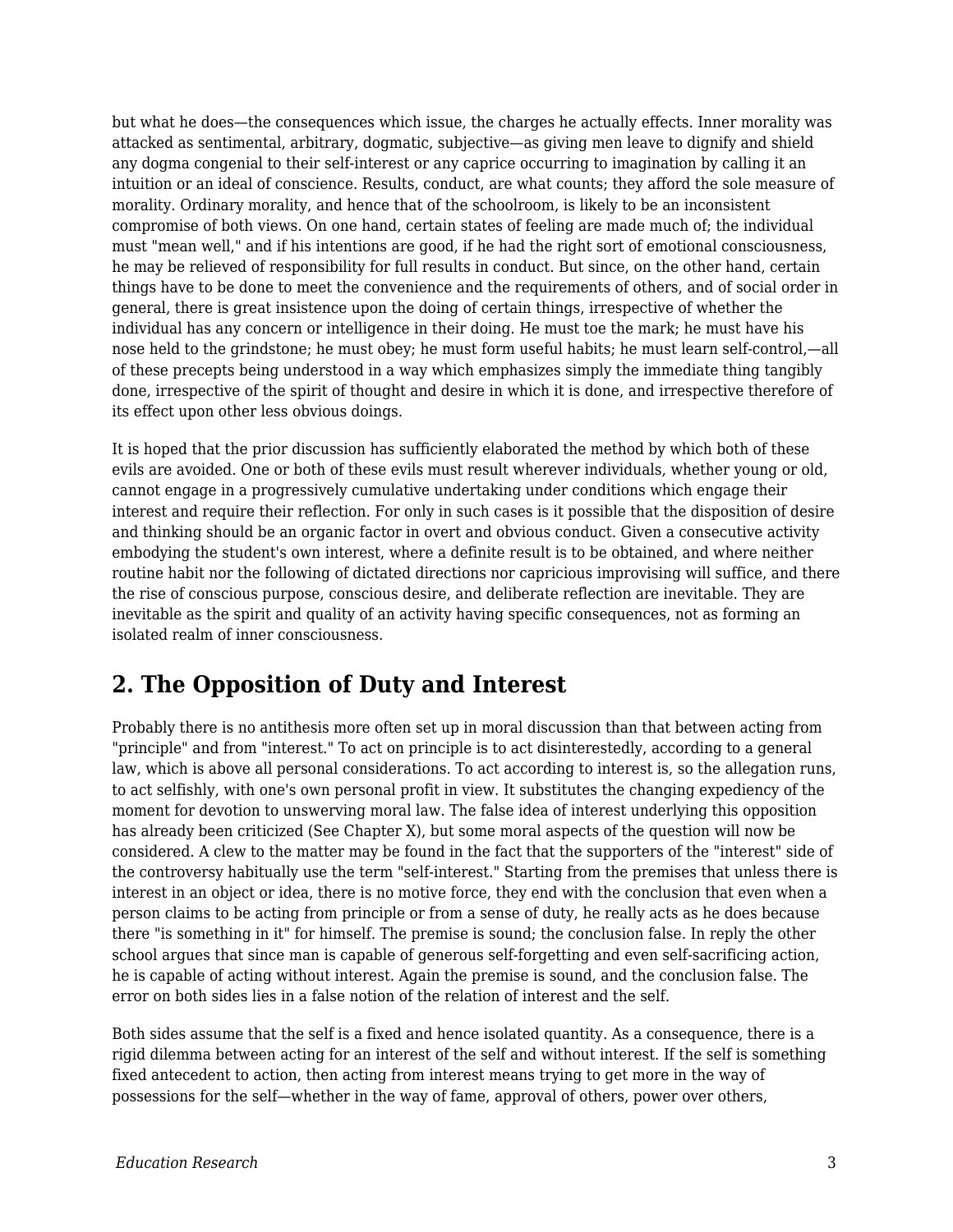pecuniary profit, or pleasure. Then the reaction from this view as a cynical depreciation of human nature leads to the view that men who act nobly act with no interest at all. Yet to an unbiased judgment it would appear plain that a man must be interested in what he is doing or he would not do it. A physician who continues to serve the sick in a plague at almost certain danger to his own life must be interested in the efficient performance of his profession—more interested in that than in the safety of his own bodily life. But it is distorting facts to say that this interest is merely a mask for an interest in something else which he gets by continuing his customary services—such as money or good repute or virtue; that it is only a means to an ulterior selfish end. The moment we recognize that the self is not something ready-made, but something in continuous formation through choice of action, the whole situation clears up. A man's interest in keeping at his work in spite of danger to life means that his self is found in that work; if he finally gave up, and preferred his personal safety or comfort, it would mean that he preferred to be that kind of a self. The mistake lies in making a separation between interest and self, and supposing that the latter is the end to which interest in objects and acts and others is a mere means. In fact, self and interest are two names for the same fact; the kind and amount of interest actively taken in a thing reveals and measures the quality of selfhood which exists. Bear in mind that interest means the active or moving identity of the self with a certain object, and the whole alleged dilemma falls to the ground.

Unselfishness, for example, signifies neither lack of interest in what is done (that would mean only machine-like indifference) nor selflessness—which would mean absence of virility and character. As employed everywhere outside of this particular theoretical controversy, the term "unselfishness" refers to the kind of aims and objects which habitually interest a man. And if we make a mental survey of the kind of interests which evoke the use of this epithet, we shall see that they have two intimately associated features. (i) The generous self consciously identifies itself with the full range of relationships implied in its activity, instead of drawing a sharp line between itself and considerations which are excluded as alien or indifferent; (ii) it readjusts and expands its past ideas of itself to take in new consequences as they become perceptible. When the physician began his career he may not have thought of a pestilence; he may not have consciously identified himself with service under such conditions. But, if he has a normally growing or active self, when he finds that his vocation involves such risks, he willingly adopts them as integral portions of his activity. The wider or larger self which means inclusion instead of denial of relationships is identical with a self which enlarges in order to assume previously unforeseen ties.

In such crises of readjustment—and the crisis may be slight as well as great—there may be a transitional conflict of "principle" with "interest." It is the nature of a habit to involve ease in the accustomed line of activity. It is the nature of a readjusting of habit to involve an effort which is disagreeable—something to which a man has deliberately to hold himself. In other words, there is a tendency to identify the self—or take interest—in what one has got used to, and to turn away the mind with aversion or irritation when an unexpected thing which involves an unpleasant modification of habit comes up. Since in the past one has done one's duty without having to face such a disagreeable circumstance, why not go on as one has been? To yield to this temptation means to narrow and isolate the thought of the self—to treat it as complete. Any habit, no matter how efficient in the past, which has become set, may at any time bring this temptation with it. To act from principle in such an emergency is not to act on some abstract principle, or duty at large; it is to act upon the principle of a course of action, instead of upon the circumstances which have attended it. The principle of a physician's conduct is its animating aim and spirit—the care for the diseased. The principle is not what justifies an activity, for the principle is but another name for the continuity of the activity. If the activity as manifested in its consequences is undesirable, to act upon principle is to accentuate its evil. And a man who prides himself upon acting upon principle is likely to be a man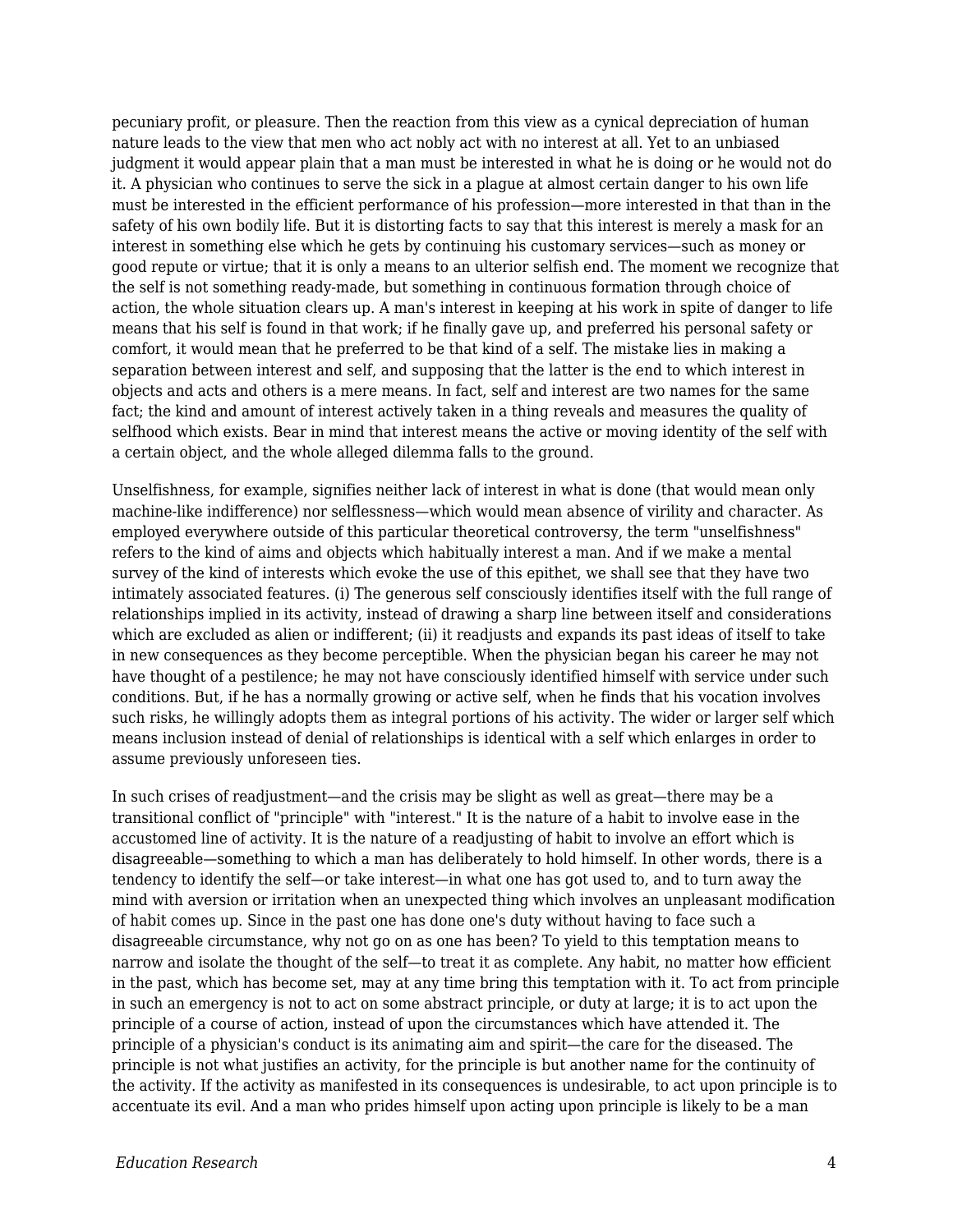who insists upon having his own way without learning from experience what is the better way. He fancies that some abstract principle justifies his course of action without recognizing that his principle needs justification.

Assuming, however, that school conditions are such as to provide desirable occupations, it is interest in the occupation as a whole—that is, in its continuous development—which keeps a pupil at his work in spite of temporary diversions and unpleasant obstacles. Where there is no activity having a growing significance, appeal to principle is either purely verbal, or a form of obstinate pride or an appeal to extraneous considerations clothed with a dignified title. Undoubtedly there are junctures where momentary interest ceases and attention flags, and where reinforcement is needed. But what carries a person over these hard stretches is not loyalty to duty in the abstract, but interest in his occupation. Duties are "offices"—they are the specific acts needed for the fulfilling of a function—or, in homely language—doing one's job. And the man who is genuinely interested in his job is the man who is able to stand temporary discouragement, to persist in the face of obstacles, to take the lean with the fat: he makes an interest out of meeting and overcoming difficulties and distraction.

# **3. Intelligence and Character**

A noteworthy paradox often accompanies discussions of morals. On the one hand, there is an identification of the moral with the rational. Reason is set up as a faculty from which proceed ultimate moral intuitions, and sometimes, as in the Kantian theory, it is said to supply the only proper moral motive. On the other hand, the value of concrete, everyday intelligence is constantly underestimated, and even deliberately depreciated. Morals is often thought to be an affair with which ordinary knowledge has nothing to do. Moral knowledge is thought to be a thing apart, and conscience is thought of as something radically different from consciousness. This separation, if valid, is of especial significance for education. Moral education in school is practically hopeless when we set up the development of character as a supreme end, and at the same time treat the acquiring of knowledge and the development of understanding, which of necessity occupy the chief part of school time, as having nothing to do with character. On such a basis, moral education is inevitably reduced to some kind of catechetical instruction, or lessons about morals. Lessons "about morals" signify as matter of course lessons in what other people think about virtues and duties. It amounts to something only in the degree in which pupils happen to be already animated by a sympathetic and dignified regard for the sentiments of others. Without such a regard, it has no more influence on character than information about the mountains of Asia; with a servile regard, it increases dependence upon others, and throws upon those in authority the responsibility for conduct. As a matter of fact, direct instruction in morals has been effective only in social groups where it was a part of the authoritative control of the many by the few. Not the teaching as such but the reinforcement of it by the whole regime of which it was an incident made it effective. To attempt to get similar results from lessons about morals in a democratic society is to rely upon sentimental magic.

At the other end of the scale stands the Socratic-Platonic teaching which identifies knowledge and virtue—which holds that no man does evil knowingly but only because of ignorance of the good. This doctrine is commonly attacked on the ground that nothing is more common than for a man to know the good and yet do the bad: not knowledge, but habituation or practice, and motive are what is required. Aristotle, in fact, at once attacked the Platonic teaching on the ground that moral virtue is like an art, such as medicine; the experienced practitioner is better than a man who has theoretical knowledge but no practical experience of disease and remedies. The issue turns, however, upon what is meant by knowledge. Aristotle's objection ignored the gist of Plato's teaching to the effect that man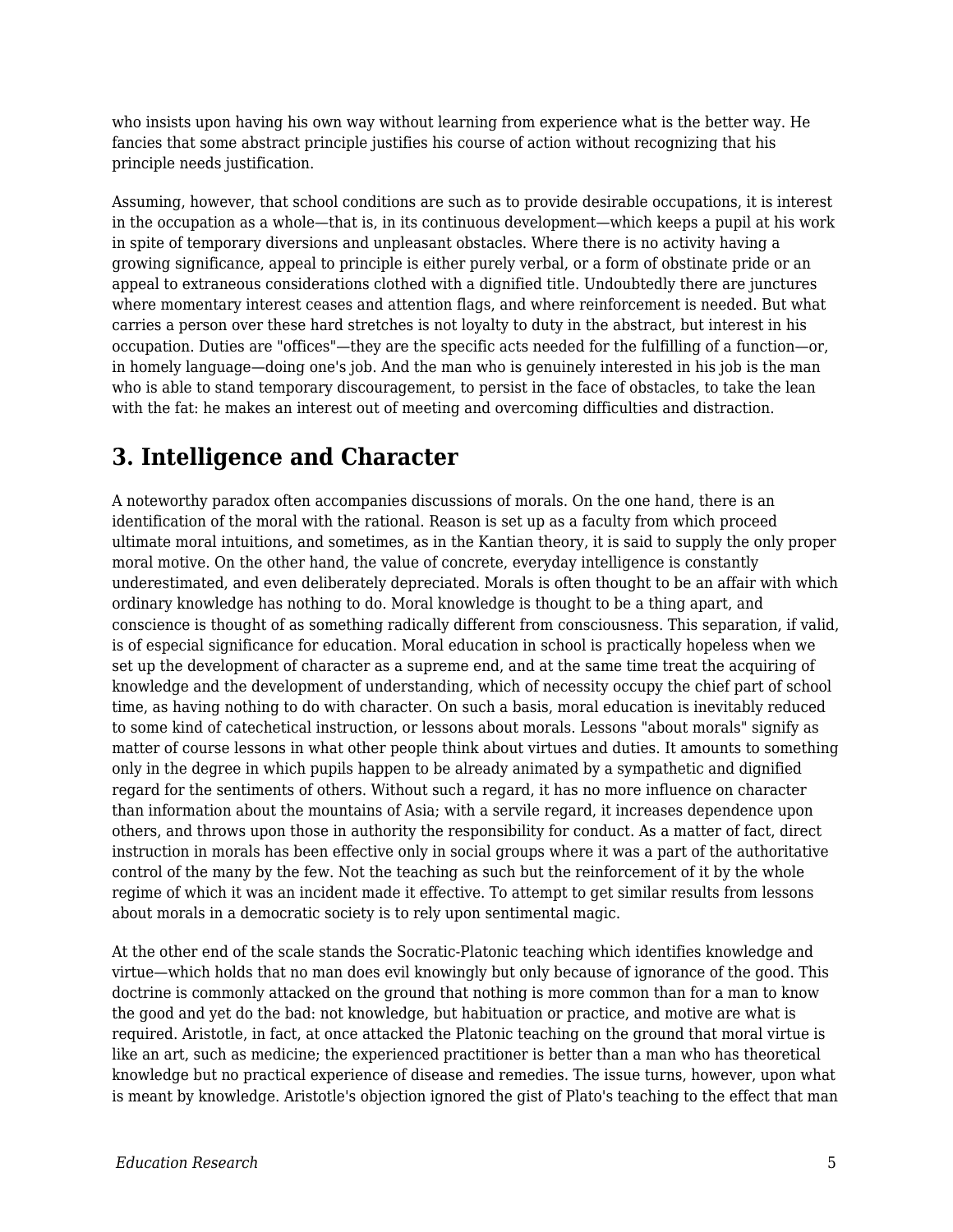could not attain a theoretical insight into the good except as he had passed through years of practical habituation and strenuous discipline. Knowledge of the good was not a thing to be got either from books or from others, but was achieved through a prolonged education. It was the final and culminating grace of a mature experience of life. Irrespective of Plato's position, it is easy to perceive that the term knowledge is used to denote things as far apart as intimate and vital personal realization,—a conviction gained and tested in experience,—and a second-handed, largely symbolic, recognition that persons in general believe so and so—a devitalized remote information. That the latter does not guarantee conduct, that it does not profoundly affect character, goes without saying. But if knowledge means something of the same sort as our conviction gained by trying and testing that sugar is sweet and quinine bitter, the case stands otherwise. Every time a man sits on a chair rather than on a stove, carries an umbrella when it rains, consults a doctor when ill—or in short performs any of the thousand acts which make up his daily life, he proves that knowledge of a certain kind finds direct issue in conduct. There is every reason to suppose that the same sort of knowledge of good has a like expression; in fact "good" is an empty term unless it includes the satisfactions experienced in such situations as those mentioned. Knowledge that other persons are supposed to know something might lead one to act so as to win the approbation others attach to certain actions, or at least so as to give others the impression that one agrees with them; there is no reason why it should lead to personal initiative and loyalty in behalf of the beliefs attributed to them.

It is not necessary, accordingly, to dispute about the proper meaning of the term knowledge. It is enough for educational purposes to note the different qualities covered by the one name, to realize that it is knowledge gained at first hand through the exigencies of experience which affects conduct in significant ways. If a pupil learns things from books simply in connection with school lessons and for the sake of reciting what he has learned when called upon, then knowledge will have effect upon some conduct—namely upon that of reproducing statements at the demand of others. There is nothing surprising that such "knowledge" should not have much influence in the life out of school. But this is not a reason for making a divorce between knowledge and conduct, but for holding in low esteem this kind of knowledge. The same thing may be said of knowledge which relates merely to an isolated and technical specialty; it modifies action but only in its own narrow line. In truth, the problem of moral education in the schools is one with the problem of securing knowledge—the knowledge connected with the system of impulses and habits. For the use to which any known fact is put depends upon its connections. The knowledge of dynamite of a safecracker may be identical in verbal form with that of a chemist; in fact, it is different, for it is knit into connection with different aims and habits, and thus has a different import.

Our prior discussion of subject-matter as proceeding from direct activity having an immediate aim, to the enlargement of meaning found in geography and history, and then to scientifically organized knowledge, was based upon the idea of maintaining a vital connection between knowledge and activity. What is learned and employed in an occupation having an aim and involving cooperation with others is moral knowledge, whether consciously so regarded or not. For it builds up a social interest and confers the intelligence needed to make that interest effective in practice. Just because the studies of the curriculum represent standard factors in social life, they are organs of initiation into social values. As mere school studies, their acquisition has only a technical worth. Acquired under conditions where their social significance is realized, they feed moral interest and develop moral insight. Moreover, the qualities of mind discussed under the topic of method of learning are all of them intrinsically moral qualities. Open-mindedness, single-mindedness, sincerity, breadth of outlook, thoroughness, assumption of responsibility for developing the consequences of ideas which are accepted, are moral traits. The habit of identifying moral characteristics with external conformity to authoritative prescriptions may lead us to ignore the ethical value of these intellectual attitudes, but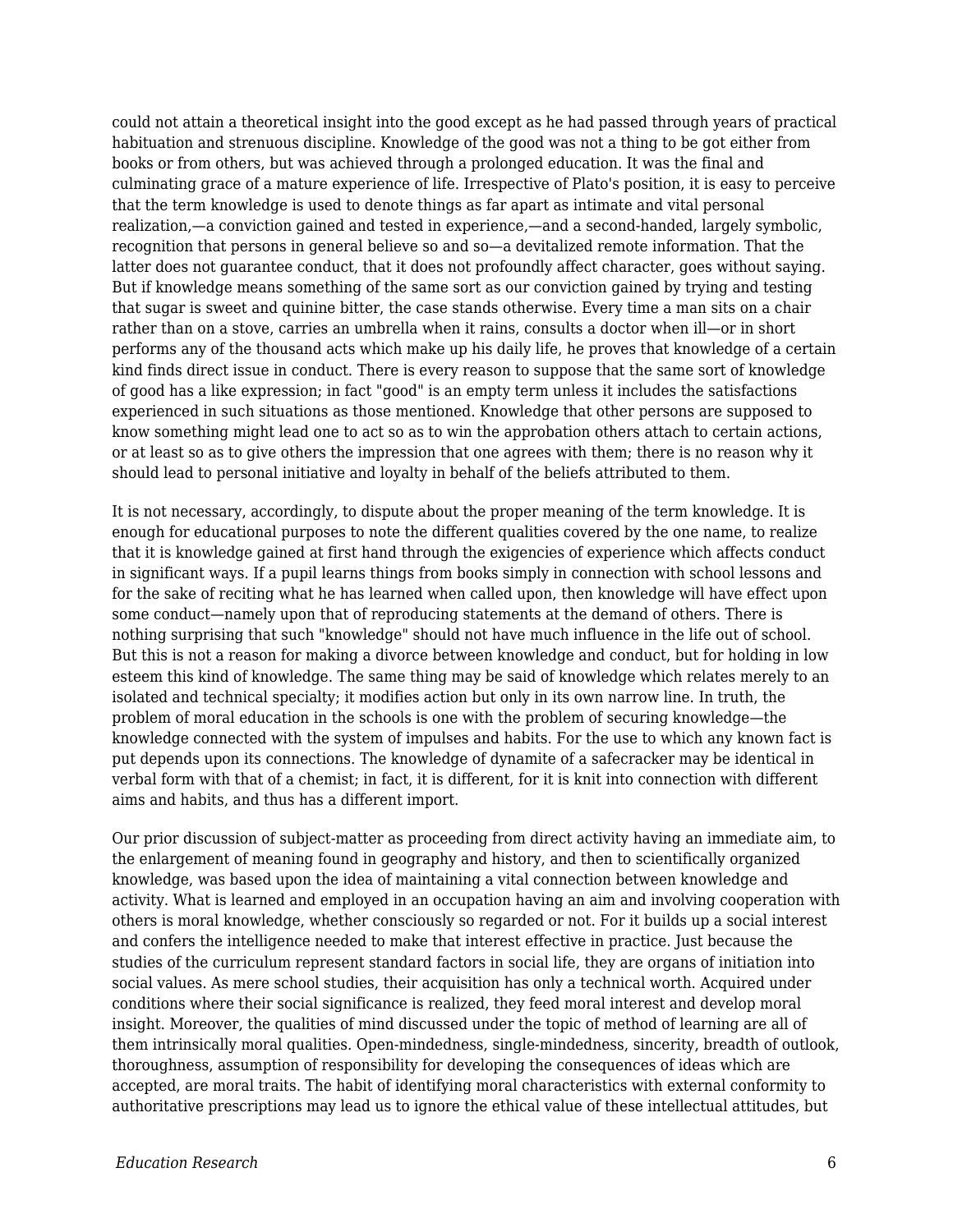the same habit tends to reduce morals to a dead and machinelike routine. Consequently while such an attitude has moral results, the results are morally undesirable—above all in a democratic society where so much depends upon personal disposition.

## **4. The Social and the Moral**

All of the separations which we have been criticizing—and which the idea of education set forth in the previous chapters is designed to avoid—spring from taking morals too narrowly,—giving them, on one side, a sentimental goody-goody turn without reference to effective ability to do what is socially needed, and, on the other side, overemphasizing convention and tradition so as to limit morals to a list of definitely stated acts. As a matter of fact, morals are as broad as acts which concern our relationships with others. And potentially this includes all our acts, even though their social bearing may not be thought of at the time of performance. For every act, by the principle of habit, modifies disposition—it sets up a certain kind of inclination and desire. And it is impossible to tell when the habit thus strengthened may have a direct and perceptible influence on our association with others. Certain traits of character have such an obvious connection with our social relationships that we call them "moral" in an emphatic sense—truthfulness, honesty, chastity, amiability, etc. But this only means that they are, as compared with some other attitudes, central:—that they carry other attitudes with them. They are moral in an emphatic sense not because they are isolated and exclusive, but because they are so intimately connected with thousands of other attitudes which we do not explicitly recognize—which perhaps we have not even names for. To call them virtues in their isolation is like taking the skeleton for the living body. The bones are certainly important, but their importance lies in the fact that they support other organs of the body in such a way as to make them capable of integrated effective activity. And the same is true of the qualities of character which we specifically designate virtues. Morals concern nothing less than the whole character, and the whole character is identical with the man in all his concrete make-up and manifestations. To possess virtue does not signify to have cultivated a few namable and exclusive traits; it means to be fully and adequately what one is capable of becoming through association with others in all the offices of life.

The moral and the social quality of conduct are, in the last analysis, identical with each other. It is then but to restate explicitly the import of our earlier chapters regarding the social function of education to say that the measure of the worth of the administration, curriculum, and methods of instruction of the school is the extent to which they are animated by a social spirit. And the great danger which threatens school work is the absence of conditions which make possible a permeating social spirit; this is the great enemy of effective moral training. For this spirit can be actively present only when certain conditions are met.

(i) In the first place, the school must itself be a community life in all which that implies. Social perceptions and interests can be developed only in a genuinely social medium—one where there is give and take in the building up of a common experience. Informational statements about things can be acquired in relative isolation by any one who previously has had enough intercourse with others to have learned language. But realization of the meaning of the linguistic signs is quite another matter. That involves a context of work and play in association with others. The plea which has been made for education through continued constructive activities in this book rests upon the fact they afford an opportunity for a social atmosphere. In place of a school set apart from life as a place for learning lessons, we have a miniature social group in which study and growth are incidents of present shared experience. Playgrounds, shops, workrooms, laboratories not only direct the natural active tendencies of youth, but they involve intercourse, communication, and cooperation,—all extending the perception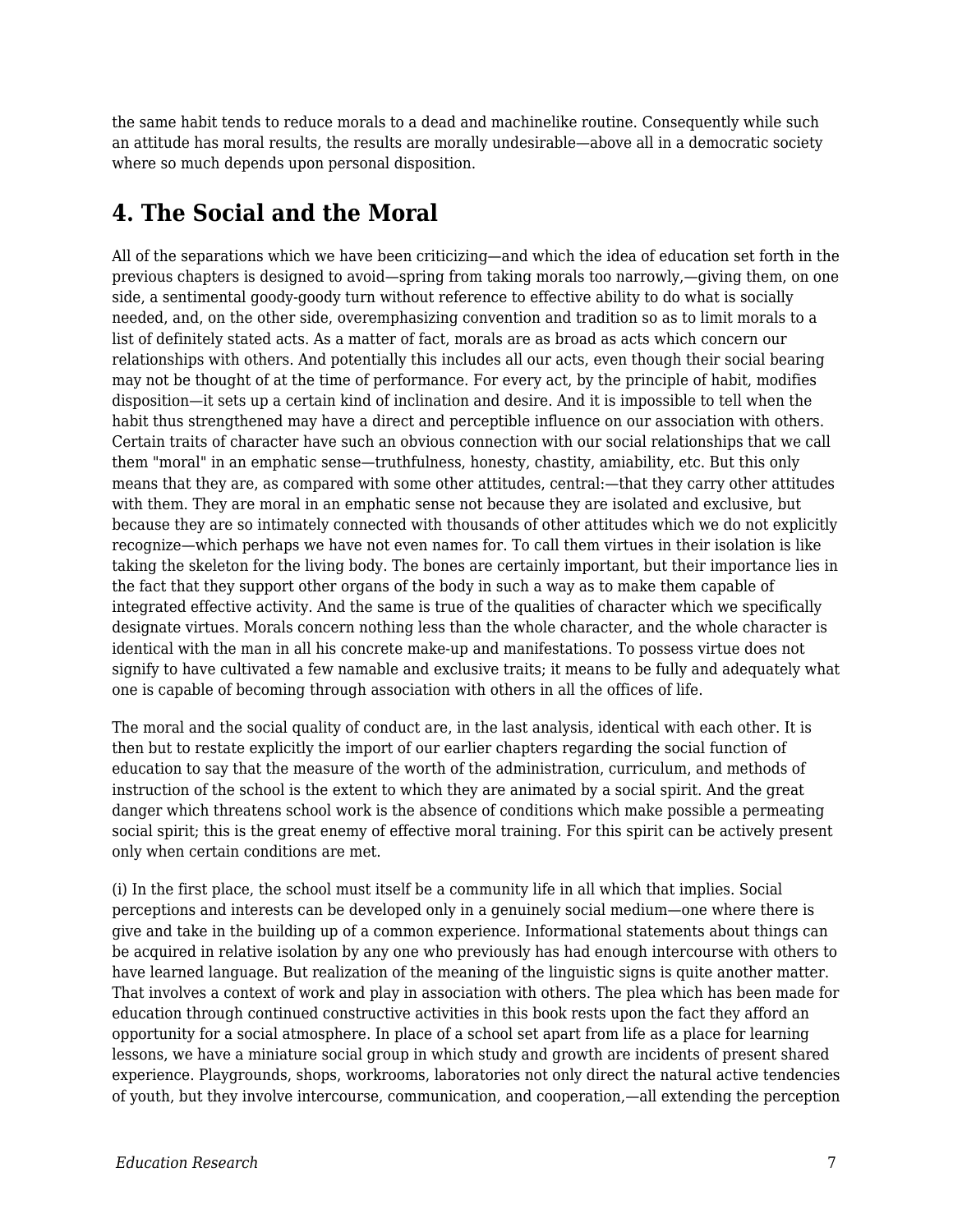of connections.

(ii) The learning in school should be continuous with that out of school. There should be a free interplay between the two. This is possible only when there are numerous points of contact between the social interests of the one and of the other. A school is conceivable in which there should be a spirit of companionship and shared activity, but where its social life would no more represent or typify that of the world beyond the school walls than that of a monastery. Social concern and understanding would be developed, but they would not be available outside; they would not carry over. The proverbial separation of town and gown, the cultivation of academic seclusion, operate in this direction. So does such adherence to the culture of the past as generates a reminiscent social spirit, for this makes an individual feel more at home in the life of other days than in his own. A professedly cultural education is peculiarly exposed to this danger. An idealized past becomes the refuge and solace of the spirit; present-day concerns are found sordid, and unworthy of attention. But as a rule, the absence of a social environment in connection with which learning is a need and a reward is the chief reason for the isolation of the school; and this isolation renders school knowledge inapplicable to life and so infertile in character.

A narrow and moralistic view of morals is responsible for the failure to recognize that all the aims and values which are desirable in education are themselves moral. Discipline, natural development, culture, social efficiency, are moral traits—marks of a person who is a worthy member of that society which it is the business of education to further. There is an old saying to the effect that it is not enough for a man to be good; he must be good for something. The something for which a man must be good is capacity to live as a social member so that what he gets from living with others balances with what he contributes. What he gets and gives as a human being, a being with desires, emotions, and ideas, is not external possessions, but a widening and deepening of conscious life—a more intense, disciplined, and expanding realization of meanings. What he materially receives and gives is at most opportunities and means for the evolution of conscious life. Otherwise, it is neither giving nor taking, but a shifting about of the position of things in space, like the stirring of water and sand with a stick. Discipline, culture, social efficiency, personal refinement, improvement of character are but phases of the growth of capacity nobly to share in such a balanced experience. And education is not a mere means to such a life. Education is such a life. To maintain capacity for such education is the essence of morals. For conscious life is a continual beginning afresh.

### **Summary**

The most important problem of moral education in the school concerns the relationship of knowledge and conduct. For unless the learning which accrues in the regular course of study affects character, it is futile to conceive the moral end as the unifying and culminating end of education. When there is no intimate organic connection between the methods and materials of knowledge and moral growth, particular lessons and modes of discipline have to be resorted to: knowledge is not integrated into the usual springs of action and the outlook on life, while morals become moralistic—a scheme of separate virtues.

The two theories chiefly associated with the separation of learning from activity, and hence from morals, are those which cut off inner disposition and motive—the conscious personal factor—and deeds as purely physical and outer; and which set action from interest in opposition to that from principle. Both of these separations are overcome in an educational scheme where learning is the accompaniment of continuous activities or occupations which have a social aim and utilize the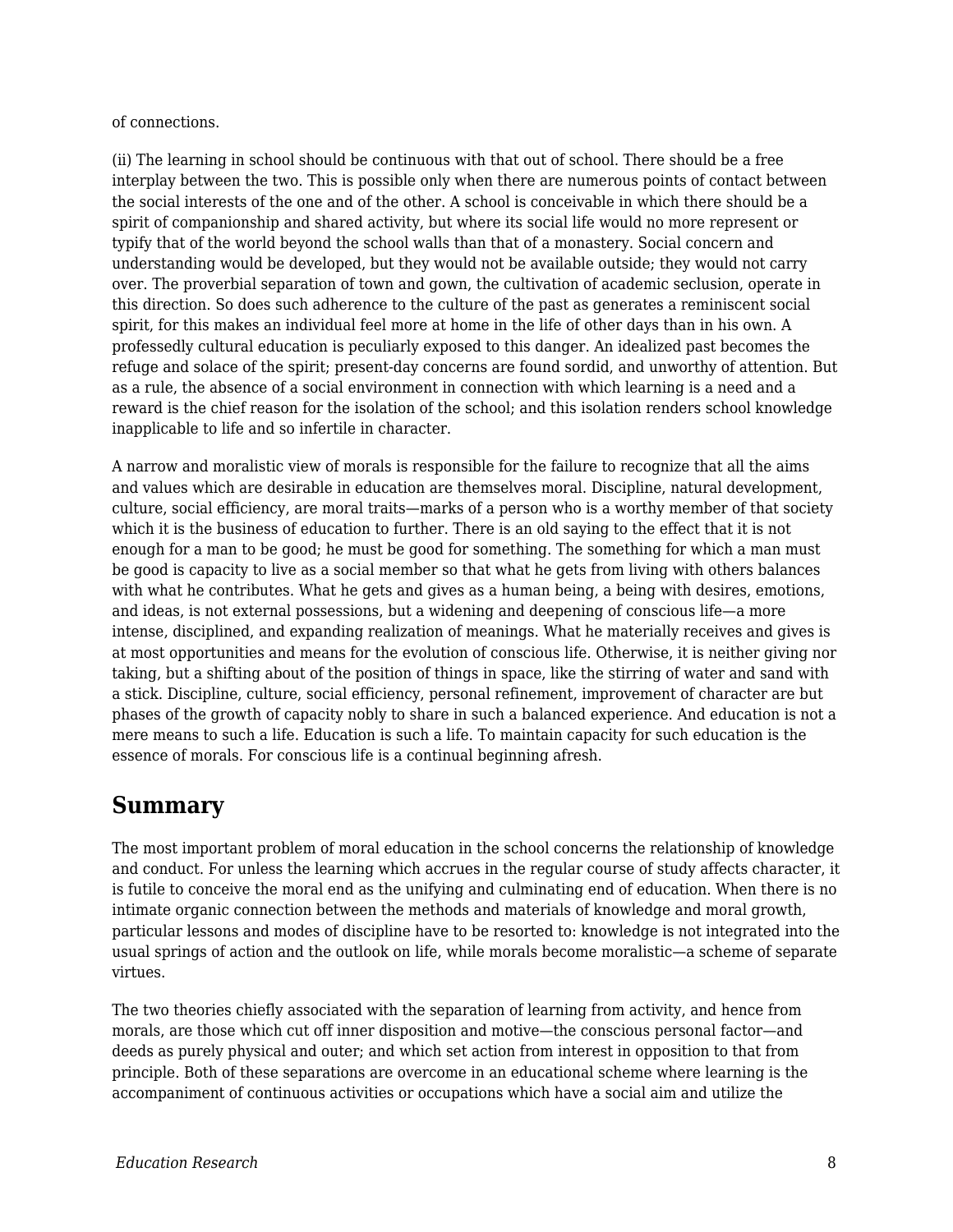materials of typical social situations. For under such conditions, the school becomes itself a form of social life, a miniature community and one in close interaction with other modes of associated experience beyond school walls. All education which develops power to share effectively in social life is moral. It forms a character which not only does the particular deed socially necessary but one which is interested in that continuous readjustment which is essential to growth. Interest in learning from all the contacts of life is the essential moral interest.